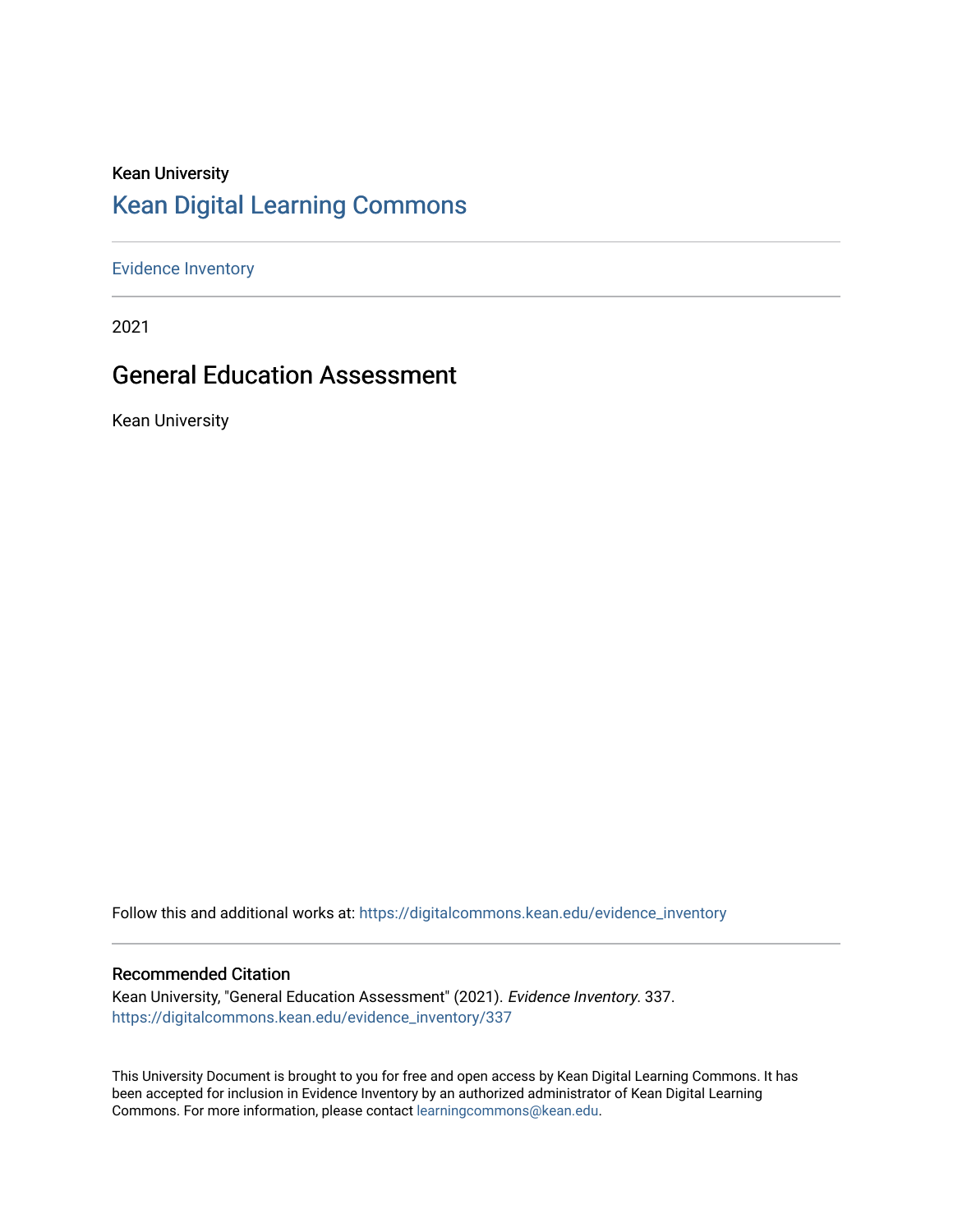#### General Education Assessment

**Abstract** 

## General Education Assessment

Kean University Student Learning Outcomes

- $\cdot$  KU SLO 1 Think critically, creatively and globally.
- KU SLO 2 Adapt to changing social, economic, and technological environments.
- KU SLO 3 Serve as active and contributing members of their communities.
- KU SLO 4 Advance their knowledge in the traditional disciplines and enhance their skills in professional areas.

General Education Student Learning Outcomes (effective Fall, 2015)

[General Education Rubrics for Assessment](https://drive.google.com/drive/folders/1KscKCHhWfQX1vZkX264nPcE0WuNC-cwc) 

#### Assessment Reports

Assessment Documents are now stored in a shared Google Drive. Please click [HERE](https://drive.google.com/folderview?id=0B1RdZwTyKl47b0VHVzFGSUhCeTg&usp=sharing) to view the files.

#### Keywords

General Education Assessment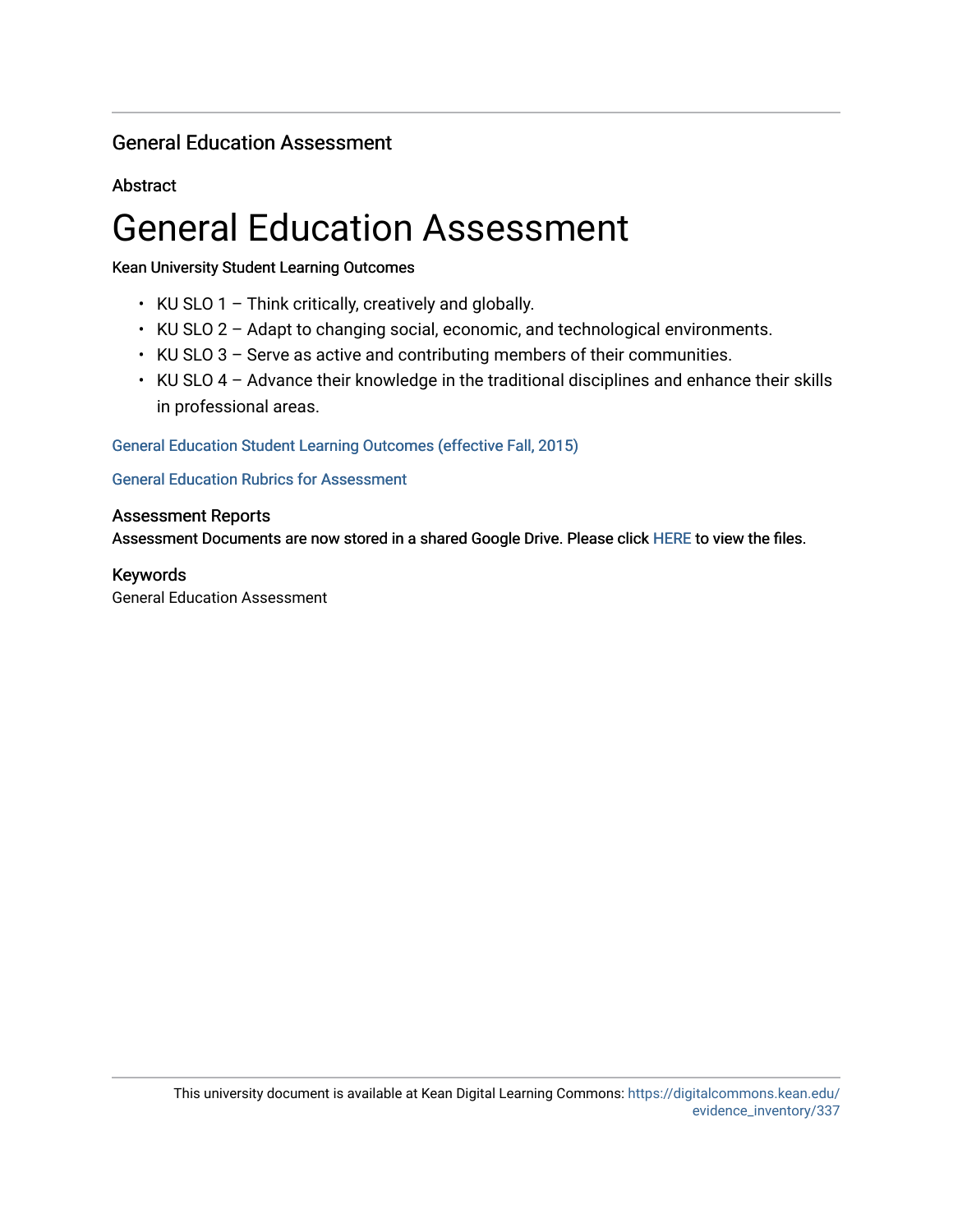# Weather Alert

Due to the impending storm and the State of Emergency recently declared by Gov. Murphy, all classes on the main campus and Kean Skylands are canceled beginning at 7 p.m. tonight. All classes also will be canceled tomorrow, Tuesday, October 26, and nonessential personnel should not report to campus. Kean Ocean students should visit the Ocean County College website for information regarding any class [cancellations.](https://www.ocean.edu/)

#### [Home](https://www.kean.edu/) • [Offices](https://www.kean.edu/offices) AZ • Office of [Accreditation](https://www.kean.edu/offices/accreditation-and-assessment) and Assessment

## General Education Assessment

#### **Kean University Student Learning Outcomes**

- KU SLO 1 Think critically, creatively and globally.
- KU SLO 2 Adapt to changing social, economic, and technological environments.
- KU SLO 3 Serve as active and contributing members of their communities.
- KU SLO 4 Advance their knowledge in the traditional disciplines and enhance their skills in professional areas.

#### **General [Education](https://www.kean.edu/academics/college-liberal-arts/school-general-studies/general-education-program-assessment) Student Learning Outcomes (effective Fall, 2015)**

#### **General Education Rubrics for [Assessment](https://drive.google.com/drive/folders/1KscKCHhWfQX1vZkX264nPcE0WuNC-cwc)**

### Assessment Reports

**Assessment Documents are now stored in a shared Google Drive. Please click [HERE](https://drive.google.com/folderview?id=0B1RdZwTyKl47b0VHVzFGSUhCeTg&usp=sharing) to view the files.**

**Please use your browser's "REFRESH" button to view the most recent updates.**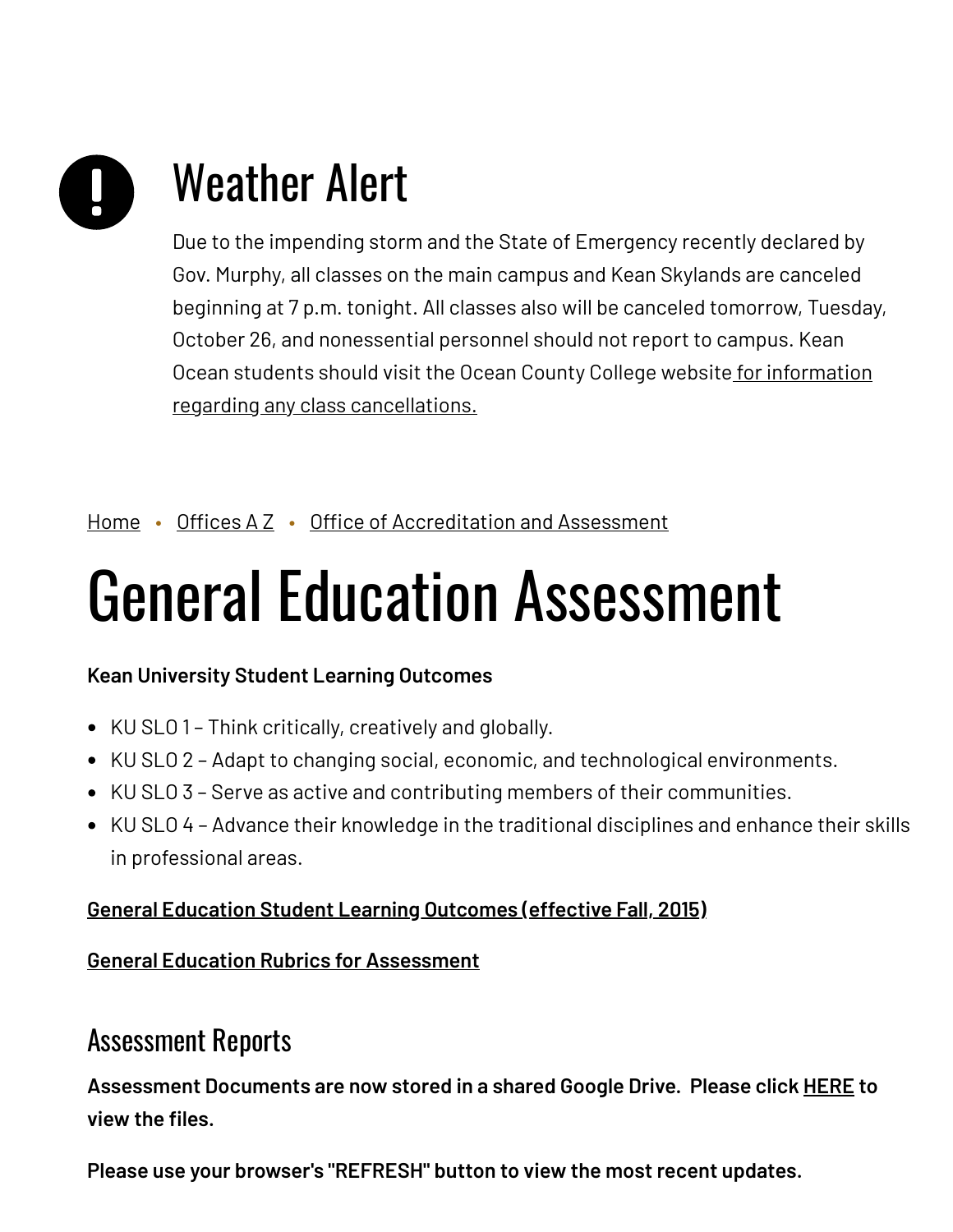## Office of [Accreditation](https://www.kean.edu/offices/accreditation-and-assessment) and Assessment

| <b>Middle States Self-Study</b>                   |
|---------------------------------------------------|
| <b>Academic Assessment</b>                        |
| <b>Accredited Programs ©</b>                      |
| <b>Administrative Unit Assessment</b>             |
| <b>Assessment Products</b>                        |
| <b>Course Evaluations</b>                         |
| <b>General Education Assessment</b>               |
| <b>Institutional Assessment</b>                   |
| <b>Institutional Effectiveness</b>                |
| <b>Middle States Information and Publications</b> |

**[Student](https://www.kean.edu/offices/accreditation-and-assessment/student-right-know) Right to Know**

## Contact Us

#### **Office of Accreditation and Assessment** Telephone: (908) [737-3350](tel:%28908%29737-3350) Email: [assessment@kean.edu](mailto:assessment@kean.edu)

**Mukul Acharya, Ed.D.** Acting Director Email: [macharya@kean.edu](mailto:macharya@kean.edu)